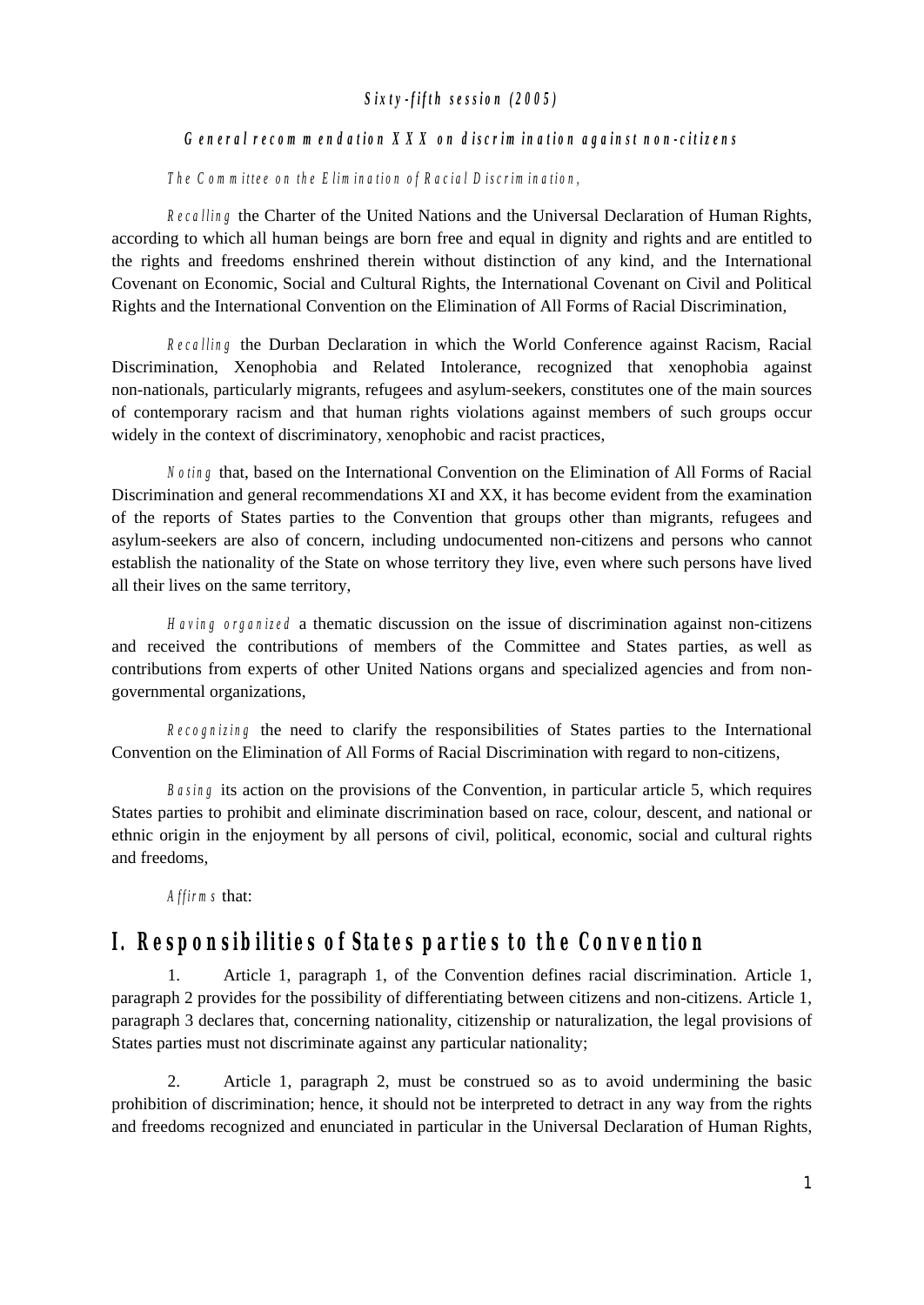the International Covenant on Economic, Social and Cultural Rights and the International Covenant on Civil and Political Rights;

3. Article 5 of the Convention incorporates the obligation of States parties to prohibit and eliminate racial discrimination in the enjoyment of civil, political, economic, social and cultural rights. Although some of these rights, such as the right to participate in elections, to vote and to stand for election, may be confined to citizens, human rights are, in principle, to be enjoyed by all persons. States parties are under an obligation to guarantee equality between citizens and non-citizens in the enjoyment of these rights to the extent recognized under international law;

4. Under the Convention, differential treatment based on citizenship or immigration status will constitute discrimination if the criteria for such differentiation, judged in the light of the objectives and purposes of the Convention, are not applied pursuant to a legitimate aim, and are not proportional to the achievement of this aim. Differentiation within the scope of article 1, paragraph 4, of the Convention relating to special measures is not considered discriminatory;

5. States parties are under an obligation to report fully upon legislation on non-citizens and its implementation. Furthermore, States parties should include in their periodic reports, in an appropriate form, socio-economic data on the non-citizen population within their jurisdiction, including data disaggregated by gender and national or ethnic origin;

### *R ecom m ends*,

Based on these general principles, that the States parties to the Convention, as appropriate to their specific circumstances, adopt the following measures:

## *II.M easuresofa generalnature*

6. Review and revise legislation, as appropriate, in order to guarantee that such legislation is in full compliance with the Convention, in particular regarding the effective enjoyment of the rights mentioned in article 5, without discrimination;

7. Ensure that legislative guarantees against racial discrimination apply to non-citizens regardless of their immigration status, and that the implementation of legislation does not have a discriminatory effect on non-citizens;

8. Pay greater attention to the issue of multiple discrimination faced by non-citizens, in particular concerning the children and spouses of non-citizen workers, to refrain from applying different standards of treatment to female non-citizen spouses of citizens and male non-citizen spouses of citizens, to report on any such practices and to take all necessary steps to address them;

9. Ensure that immigration policies do not have the effect of discriminating against persons on the basis of race, colour, descent, or national or ethnic origin;

10. Ensure that any measures taken in the fight against terrorism do not discriminate, in purpose or effect, on the grounds of race, colour, descent, or national or ethnic origin and that noncitizens are not subjected to racial or ethnic profiling or stereotyping;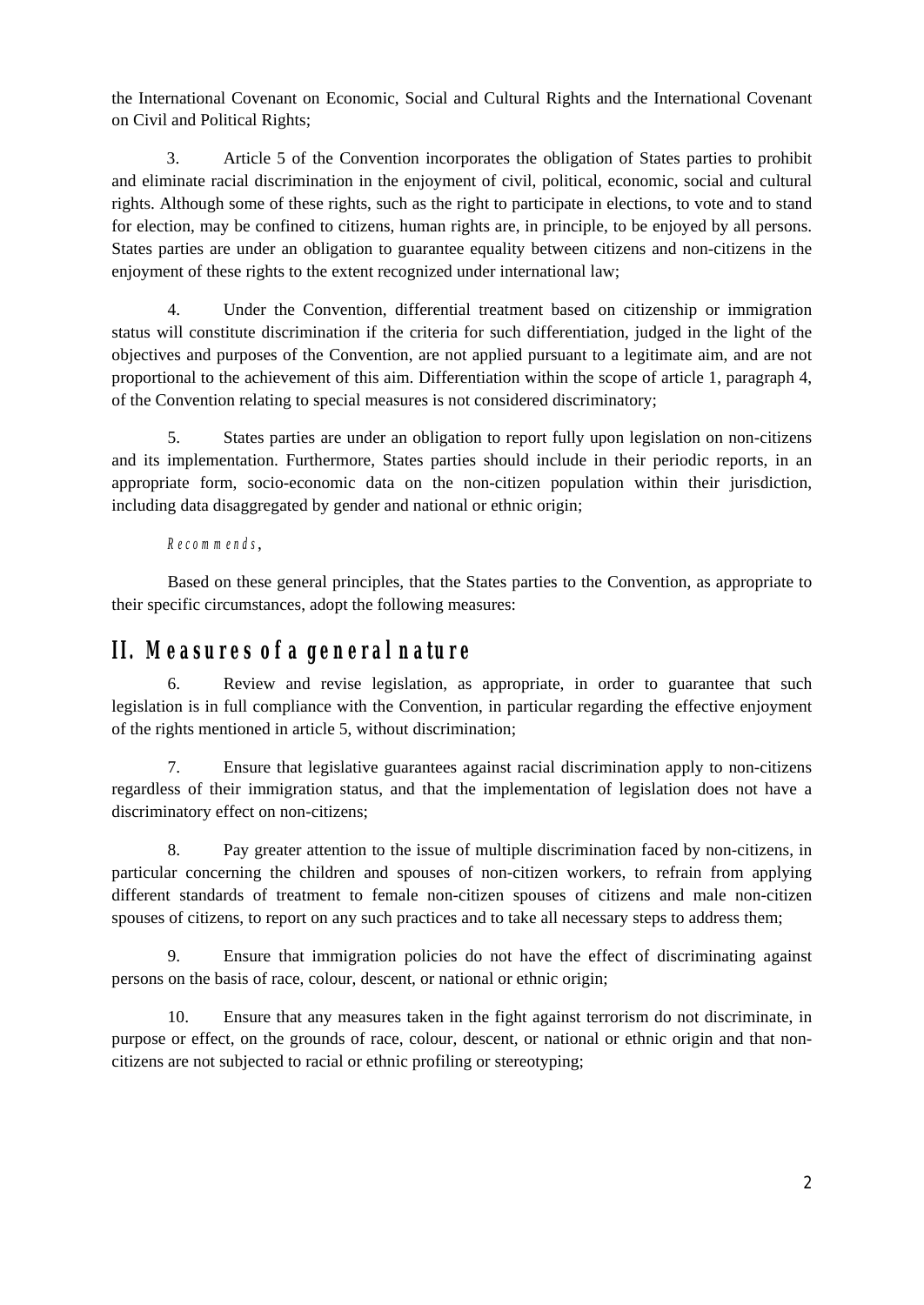# *III.Protection againsthate speech and racialviolence*

11. Take steps to address xenophobic attitudes and behaviour towards non-citizens, in particular hate speech and racial violence, and to promote a better understanding of the principle of non-discrimination in respect of the situation of non-citizens;

12. Take resolute action to counter any tendency to target, stigmatize, stereotype or profile, on the basis of race, colour, descent, and national or ethnic origin, members of "non-citizen" population groups, especially by politicians, officials, educators and the media, on the Internet and other electronic communications networks and in society at large;

# *IV.Accessto citizenship*

13. Ensure that particular groups of non-citizens are not discriminated against with regard to access to citizenship or naturalization, and to pay due attention to possible barriers to naturalization that may exist for long-term or permanent residents;

national or ethnic origin is a breach of States parties' obligations to ensure non-discriminatory 14. Recognize that deprivation of citizenship on the basis of race, colour, descent, or enjoyment of the right to nationality;

15. Take into consideration that in some cases denial of citizenship for long-term or permanent residents could result in creating disadvantage for them in access to employment and social benefits, in violation of the Convention's anti-discrimination principles;

16. Reduce statelessness, in particular statelessness among children, by, for example, encouraging their parents to apply for citizenship on their behalf and allowing both parents to transmit their citizenship to their children;

17. Regularize the status of former citizens of predecessor States who now reside within the jurisdiction of the State party;

# *V.Adm inistration ofjustice*

18. Ensure that non-citizens enjoy equal protection and recognition before the law and in this context, to take action against racially motivated violence and to ensure the access of victims to effective legal remedies and the right to seek just and adequate reparation for any damage suffered as a result of such violence;

19. Ensure the security of non-citizens, in particular with regard to arbitrary detention, as well as ensure that conditions in centres for refugees and asylum-seekers meet international standards;

20. Ensure that non-citizens detained or arrested in the fight against terrorism are properly protected by domestic law that complies with international human rights, refugee and humanitarian law;

21. Combat ill-treatment of and discrimination against non-citizens by police and other law enforcement agencies and civil servants by strictly applying relevant legislation and regulations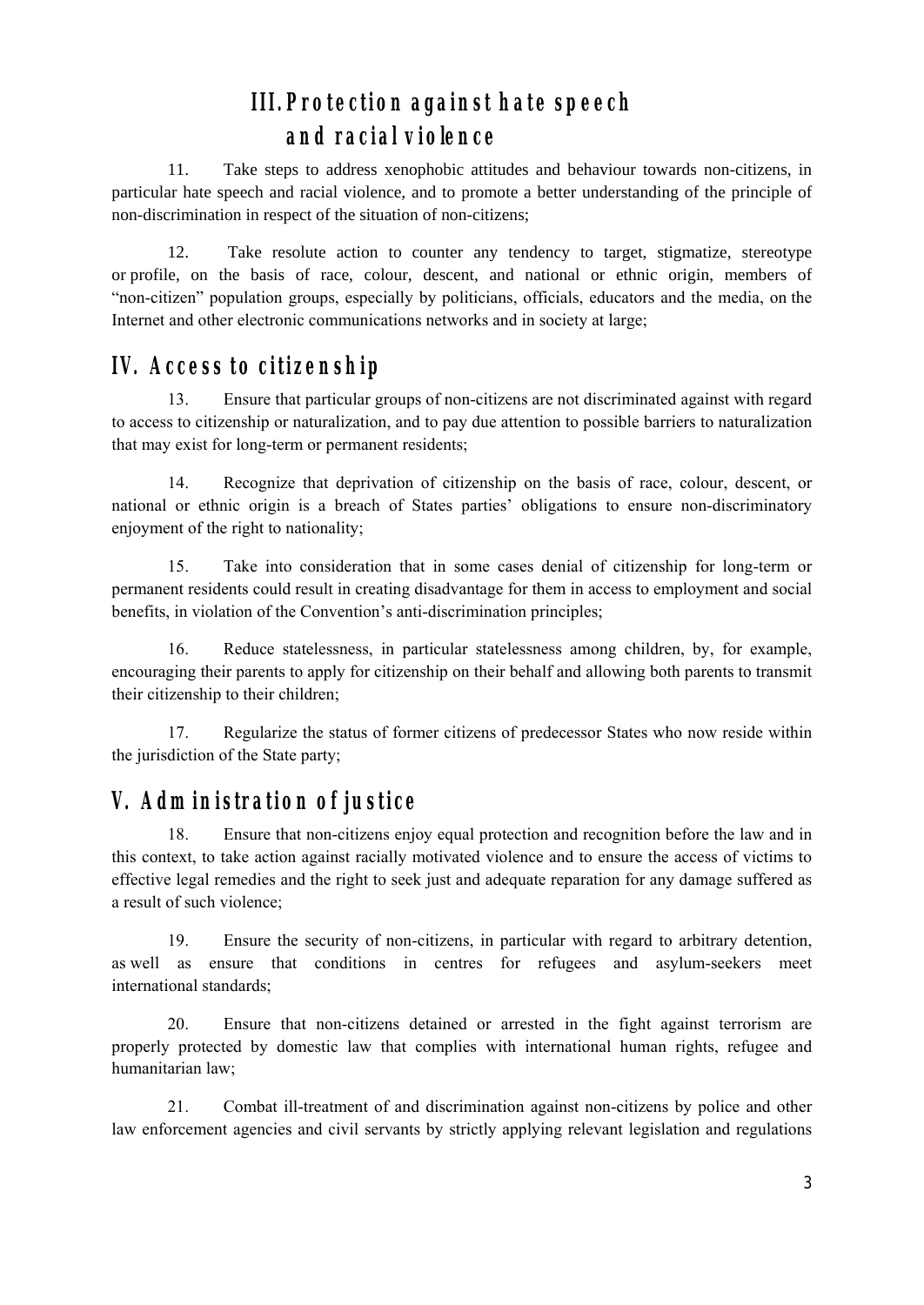providing for sanctions and by ensuring that all officials dealing with non-citizens receive special training, including training in human rights;

22. Introduce in criminal law the provision that committing an offence with racist motivation or aim constitutes an aggravating circumstance allowing for a more severe punishment;

23. Ensure that claims of racial discrimination brought by non-citizens are investigated thoroughly and that claims made against officials, notably those concerning discriminatory or racist behaviour, are subject to independent and effective scrutiny;

24. Regulate the burden of proof in civil proceedings involving discrimination based on race, colour, descent, and national or ethnic origin so that once a non-citizen has established a prima facie case that he or she has been a victim of such discrimination, it shall be for the respondent to provide evidence of an objective and reasonable justification for the differential treatment;

# *VI.Expulsion and deportation ofnon-citizens*

25. Ensure that laws concerning deportation or other forms of removal of non-citizens from the jurisdiction of the State party do not discriminate in purpose or effect among non-citizens on the basis of race, colour or ethnic or national origin, and that non-citizens have equal access to effective remedies, including the right to challenge expulsion orders, and are allowed effectively to pursue such remedies;

26. Ensure that non-citizens are not subject to collective expulsion, in particular in situations where there are insufficient guarantees that the personal circumstances of each of the persons concerned have been taken into account;

27. Ensure that non-citizens are not returned or removed to a country or territory where they are at risk of being subject to serious human rights abuses, including torture and cruel, inhuman or degrading treatment or punishment;

28. Avoid expulsions of non-citizens, especially of long-term residents, that would result in disproportionate interference with the right to family life;

# *VII.Econom ic,socialand culturalrights*

29. Remove obstacles that prevent the enjoyment of economic, social and cultural rights by non-citizens, notably in the areas of education, housing, employment and health;

30. Ensure that public educational institutions are open to non-citizens and children of undocumented immigrants residing in the territory of a State party;

31. Avoid segregated schooling and different standards of treatment being applied to non-citizens on grounds of race, colour, descent, and national or ethnic origin in elementary and secondary school and with respect to access to higher education;

32. Guarantee the equal enjoyment of the right to adequate housing for citizens and non-citizens, especially by avoiding segregation in housing and ensuring that housing agencies refrain from engaging in discriminatory practices;